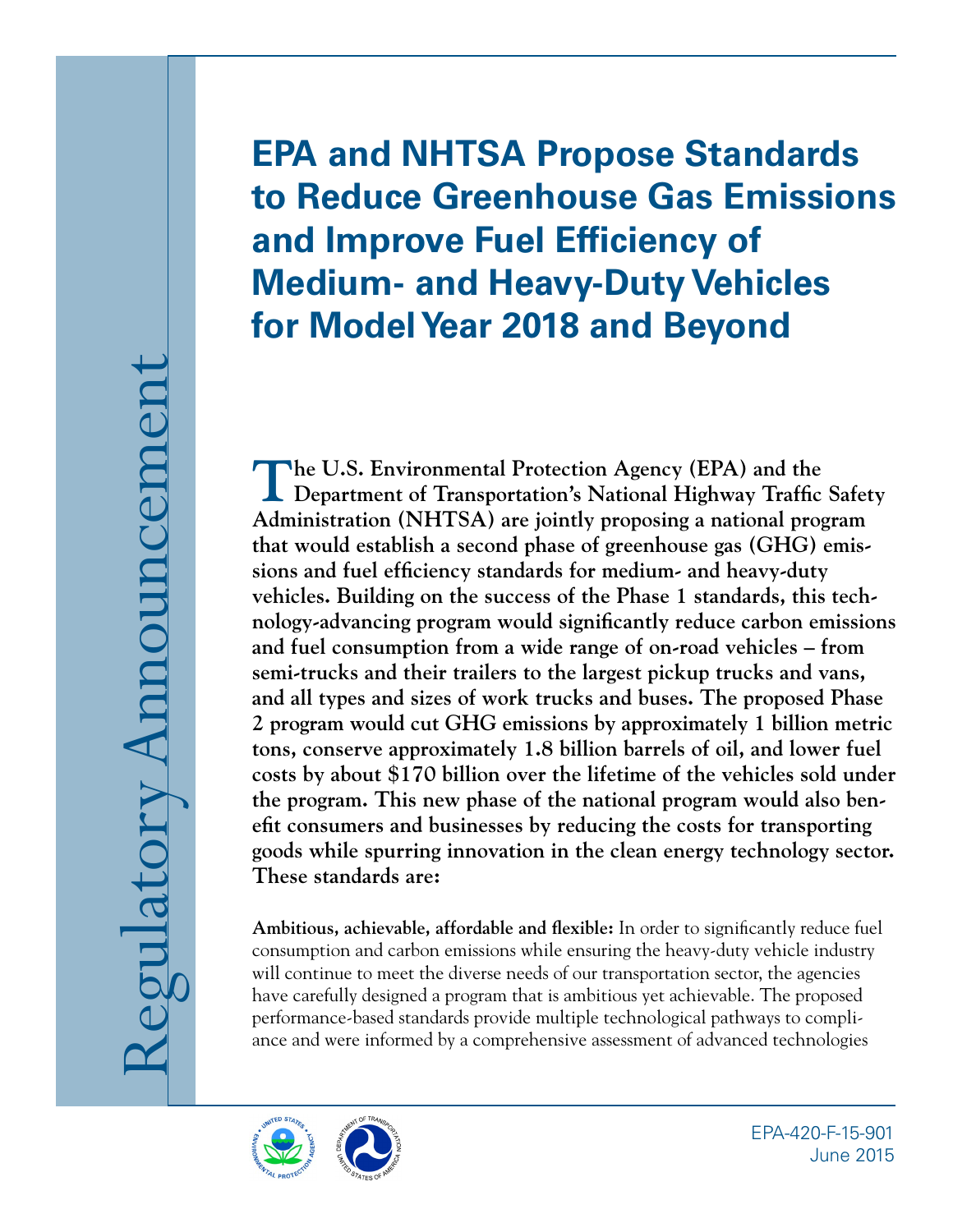and extensive stakeholder outreach. The proposed standards would promote a new generation of cleaner, more fuel efficient trucks by encouraging the development and deployment of advanced cost-effective technologies that reduce GHG emissions and fuel consumption.

**Cost effective for businesses and consumers:** Payback periods for truck owners would be favorable: the typical buyer of a new long-haul truck in 2027 would recoup the extra cost of the technology in under two years through fuel savings. After that point, it's money in the owner's pocket. When these fuel savings bring down the costs of transporting goods, consumers can save money as well.

**Forward-looking, with time for long-term planning:** The Phase 2 proposal responds to the President's directive to develop new GHG and fuel efficiency standards for heavy-duty trucks that reach well into the next decade. The standards phase in over the long-term beginning in model year 2021 and culminate in standards for model year 2027. Standards for trailers would start in 2018 for EPA and in 2021 for NHTSA. The long phase in and incremental increases in stringency are designed to give industry time to ensure products are reliable and durable, and to provide long-term regulatory certainty.

**Supportive of a single national program:** This proposed program fully harmonizes EPA and NHTSA standards. Moreover, the agencies have worked closely with the State of California's Air Resources Board in developing these proposed standards. All three agencies are committed to the final goal of a single national program that would allow manufacturers to continue to build a single fleet of vehicles and engines.

**Responsive to stakeholder input:** The proposed Phase 2 standards carry forward the Administration's longstanding commitment to meaningful collaboration with stakeholders and the public, as they build on more than 300 meetings with manufacturers, suppliers, trucking fleets, dealerships, state air quality agencies, non-governmental organizations (NGOs), and other stakeholders to identify and understand the opportunities and challenges involved with this next level of fuel-saving technology. These meetings have been invaluable to the agencies, enabling the development of a proposal that appropriately balances potential impacts and effectively minimizes the possibility of unintended consequences. The proposed standards represent the next step in an on ongoing conversation with stakeholders, and the agencies look forward to further feedback during the comment period.

## Proposed CO<sub>2</sub> and Fuel Consumption Standards

The agencies are proposing new, more stringent standards for the same classes of heavy-duty vehicles currently regulated through model 2018 and beyond under Phase 1. They are also proposing the first ever  $\mathrm{CO}_2$  and fuel efficiency standards for certain trailers used with heavyduty combination tractors. Specifically, EPA's proposed  $\mathrm{CO}_2$  emissions standards and NHTSA's proposed fuel consumption standards are tailored to each of four regulatory categories of heavy-duty vehicles: (1) Combination Tractors; (2) Trailers Pulled by Combination Tractors; (3) Heavy-duty Pickup Trucks and Vans; and (4) Vocational Vehicles which include all other heavy-duty vehicles such as buses, refuse trucks, and concrete mixers. The proposal also includes separate standards for the engines that power combination tractors and vocational vehicles.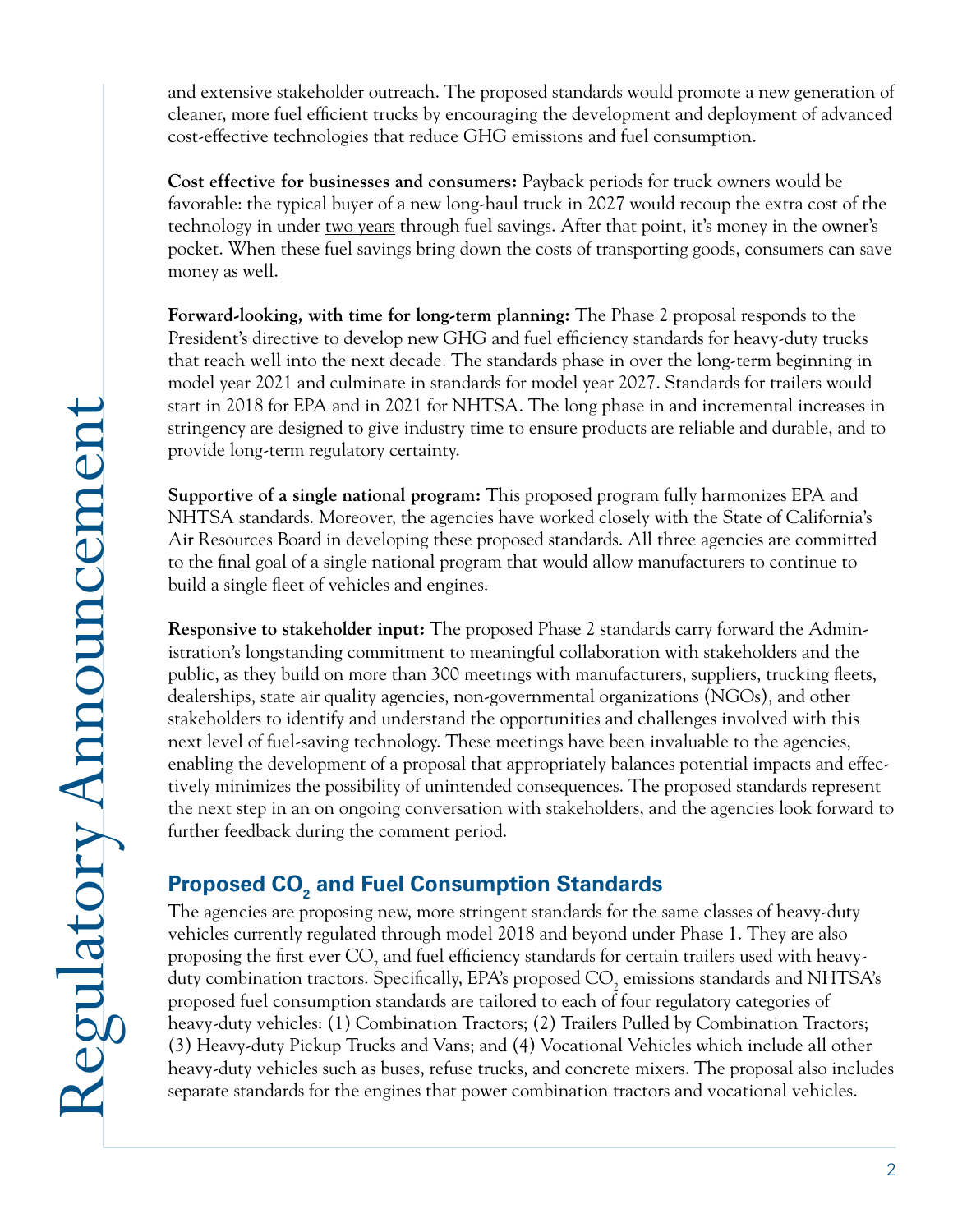In addition to the proposed standards, EPA and NHTSA are seeking comment on alternative standards that would accelerate the program by 2-3 years as well as several other alternative sets of standards, including less stringent and more stringent options.

#### **Combination Tractors**

Class 7 and 8 combination tractors and their engines account for roughly two thirds of total GHG emissions and fuel consumption from the heavy-duty sector. This is due to their large payloads and high number of vehicle miles traveled. These combination tractors play a major role in freight transport in the United States. The proposed  $\mathrm{CO}_\mathrm{2}$  and fuel consumption standards for combination tractors and engines would start in model year (MY) 2021, increase incrementally in MY 2024, and phase in completely by MY 2027. The proposed standards differ by vehicle weight class, roof height, and cab type (sleeper or day). The fully phased-in standards would achieve up to 24 percent lower CO<sub>2</sub> emissions and fuel consumption compared to the Phase 1 standards. The proposed tractor standards could be met through improvements in the engine, transmission, driveline, aerodynamic design, lower rolling resistance tires, extended idle reduction technologies, and other accessories of the tractor.

#### **Trailers**

Recognizing the trailer as an integral part of the tractor-trailer vehicle that significantly contributes to the emissions and fuel consumption of the tractor, the Phase 2 program includes proposed standards for trailers used with heavy-duty combination tractors. The proposed standards would apply to certain trailer types beginning in MY 2018 for EPA's standards, and would be voluntary for NHTSA from 2018 to 2020, with mandatory standard beginning in 2021. The proposed standards would extend to more trailer types in MY 2021. The fully-phased standards would apply to the following 5 categories of trailers:

- Long (longer than 50 feet) highway box trailers-dry vans;
- Long highway box trailers -refrigerated vans;
- Short (50 feet and shorter) highway box trailers dry vans;
- Short highway box trailers -refrigerated vans; and
- Non-box highway trailers

The standards increase in stringency in MYs 2021 and 2024, with final standards in MY 2027. Some types of trailers would have reduced requirements or would be excluded from the trailer standards altogether, including those designed for logging and mining, as well as mobile homes. The fully phased-in trailer standards would achieve up to 8 percent lower  $\mathrm{CO}_2$  emissions and fuel consumption compared to an average MY 2017 trailer. Technologies that could be used to meet the proposed standards include: aerodynamic devices, lower rolling resistance tires, automatic tire inflation systems, and weight reduction.

#### **Vocational Vehicles**

Vocational vehicles consist of a wide variety of truck and bus types, including delivery trucks, refuse haulers, public utility trucks, transit, shuttle, and school buses. This segment also includes very specialized vehicles such as emergency vehicles, and cement and dump trucks. Vocational vehicles represent about one fifth of the total medium- and heavy-duty fuel consumption.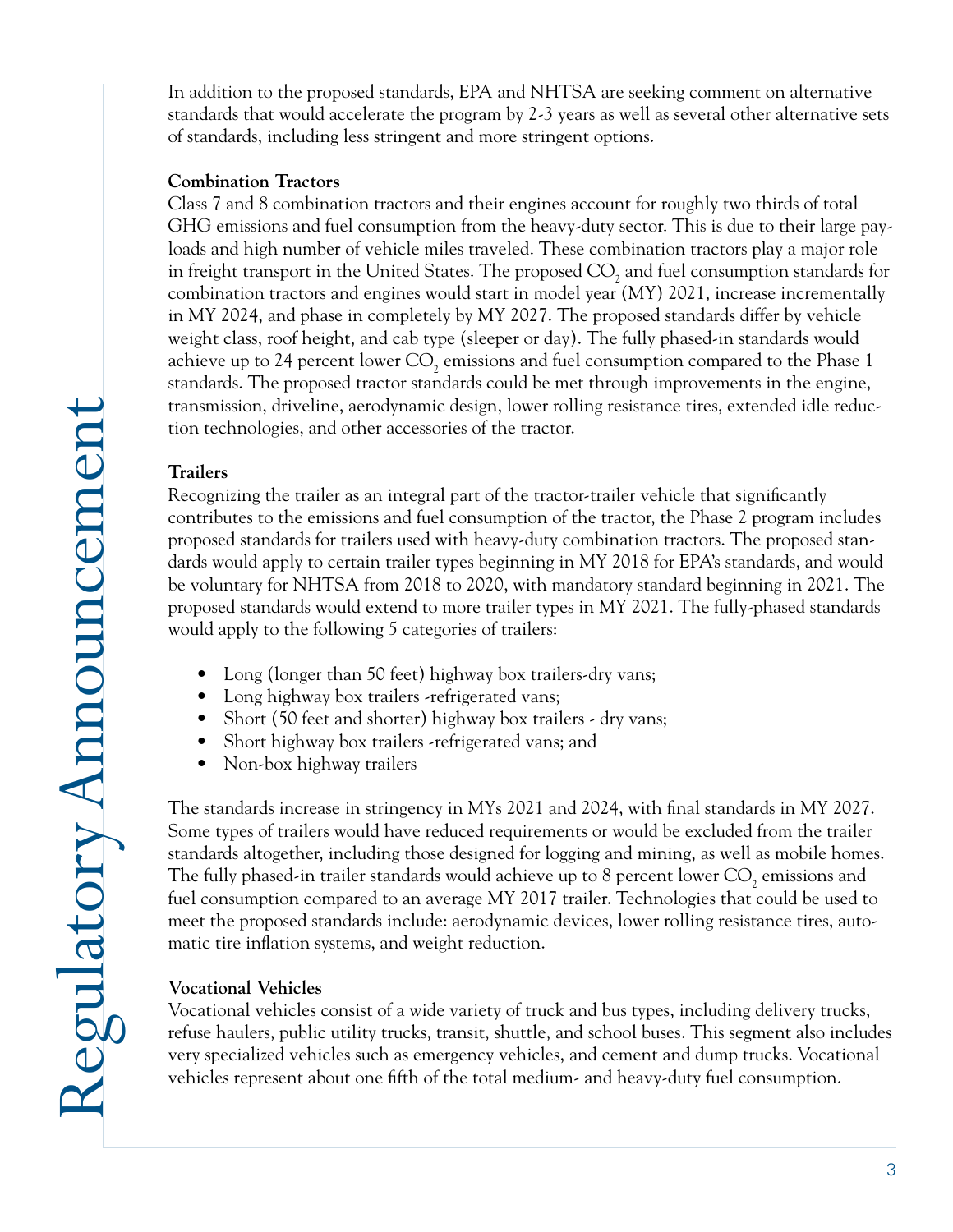The agencies are proposing new  $\mathrm{CO}_2$  and fuel consumption standards for vocational vehicles starting in MY 2021, with increased stringency in MY 2024, and a fully phased-in stringency level in MY 2027. The proposed vocational vehicle standards are differentiated using three vehicle weights and three driving cycles. The agencies are also proposing separate standards for emergency vehicles. The fully phased-in standards would achieve up to 16 percent reduction in  $\mathrm{CO}_2$  emissions and fuel consumption relative to Phase 1. The agencies project that the proposed vocational vehicle standards could be met through improvements in the engine, transmission, driveline, lower rolling resistance tires, workday idle reduction technologies, and weight reduction. **Heavy-Duty Pickup Trucks and Vans** 

Heavy- and medium- duty pickup trucks and vans represent about 15 percent of the fuel consumption and GHG emissions from the heavy- and medium-duty vehicle sector. The agencies are proposing new  $\mathrm{CO}_2$  emission and fuel consumption standards for heavy-duty pickups and vans that would be applied in largely the same manner as the Phase 1 standards. Under this approach, all manufacturers face the same standards, but the average emission and fuel consumption rates applicable to each manufacturer depend on the manufacturer's sales mix, with higher capacity vehicles (payload and towing) having less stringent targets. The proposed standards for this segment take the form of a set of target standard curves, based on a "work factor" that, as in Phase 1, combines a vehicle's payload, towing capabilities, and whether or not it has 4-wheel drive. The proposed standards would become 2.5% more stringent every year from model years 2021 to 2027.

The proposed program would reduce  $\mathrm{CO}_2$  emissions and fuel consumption for these vehicles by about 16 percent beyond Phase 1 when fully phased in. We believe most manufacturers would choose to meet the performance standards through increased use of the same technologies already being used to meet the 2014-2018 standards. These technologies include improvements in engines, transmissions, and lower rolling resistance tire technologies. Under Phase 2, the agencies expect newer, advanced technologies such as engine stop start and powertrain hybridization will also become available in this segment of the market. These newer technologies are NOT mandated but some manufacturers may choose to use them to meet the standard.

#### **Engine Standards**

As with the Phase 1 program, the agencies are proposing separate standards and test cycles for tractor engines, vocational diesel engines, and vocational gasoline engines. For diesel engines, the proposed standards would begin in model year 2021 and phase in to MY 2027, with interim standards in MY 2024. We are also proposing a revised test cycle weighting for tractor engines to better reflect actual in-use operation. The proposed diesel engine standards would reduce  $\mathrm{CO}_2$  emissions and fuel consumption by up to 4 percent compared to Phase 1. Technologies that could be used to meet the standards include: combustion optimization; improved air handling; reduced friction within the engine; improved emissions after-treatment technologies; and waste heat recovery.

#### **Standards for Other Greenhouse Gases**

Because certain refrigerants are also extremely potent GHGs, the program includes EPAproposed standards to control leakage of hydrofluorocarbons (HFCs) from air conditioning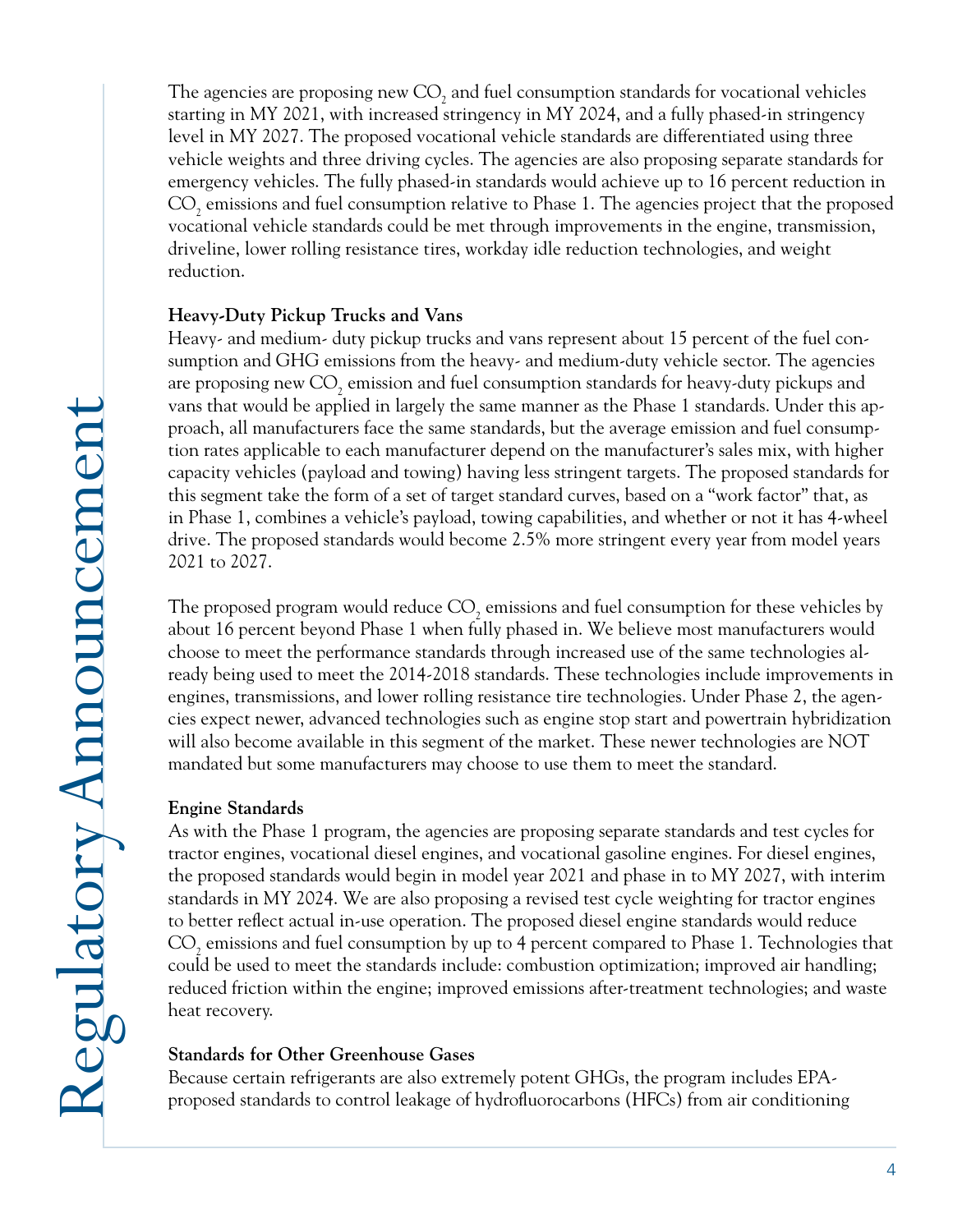systems in vocational vehicles. Similar HFC standards already apply under the Phase 1 program for combination tractors, and for pickup trucks and vans.

EPA is also proposing more stringent nitrous oxide (N2O) standards for heavy-duty engines.

## **Program Flexibilities**

This rule includes averaging, banking, and trading (ABT) compliance provisions for the engine and vehicle standards in this program. These provisions would allow manufactures to trade credits, bank credits for future years, and average credits, which allows manufacturers to certify engines or vehicles that do not perform up to the standard and offset them with engines or vehicles that perform better than the standard. ABT provisions allow manufacturers to balance market fluctuations impacting their sales volumes and projected compliance plans. This program was established under Phase 1, and EPA and NHTSA are proposing to continue it with some minor revisions. The ABT flexibilities are designed to help increase the rate at which new technologies could be implemented, reduce the cost of compliance, and address potential lead time challenges in meeting the standards.

As with similar flexibilities in the light-duty Corporate Average Fuel Economy program and other mobile source pollution control programs, the Phase 2 ABT program includes rigorous compliance provisions to ensure that the energy savings and environmental goals of the program are met and the standards are applied equitably among all manufacturers.

We are not proposing to include a full ABT program for the trailer standards because the nature of the industry makes it a challenge for trailer manufacturers to benefit from this type of program. Instead, we are proposing limited averaging provisions for certain trailer manufacturers.

The agencies are also proposing flexibilities for small businesses including an extra year of lead time before meeting the standards, less stringent standards, and reduced compliance requirements.

## **Public Participation Opportunities**

EPA and NHTSA welcome your comments on this proposed rule. Information on how to submit comments, the length of the public comment period, and where and when public hearings will be held may be found on both NHTSA's and EPA's websites (see For More Information below).

#### For NHTSA:

All comments should be identified by Docket ID No. NHTSA- 2014-0132 and submitted by one of the following methods:

> Internet: www.regulations.gov Mail or Hand Delivery: Docket Management Facility, M-30 U.S. Department of Transportation, West Building